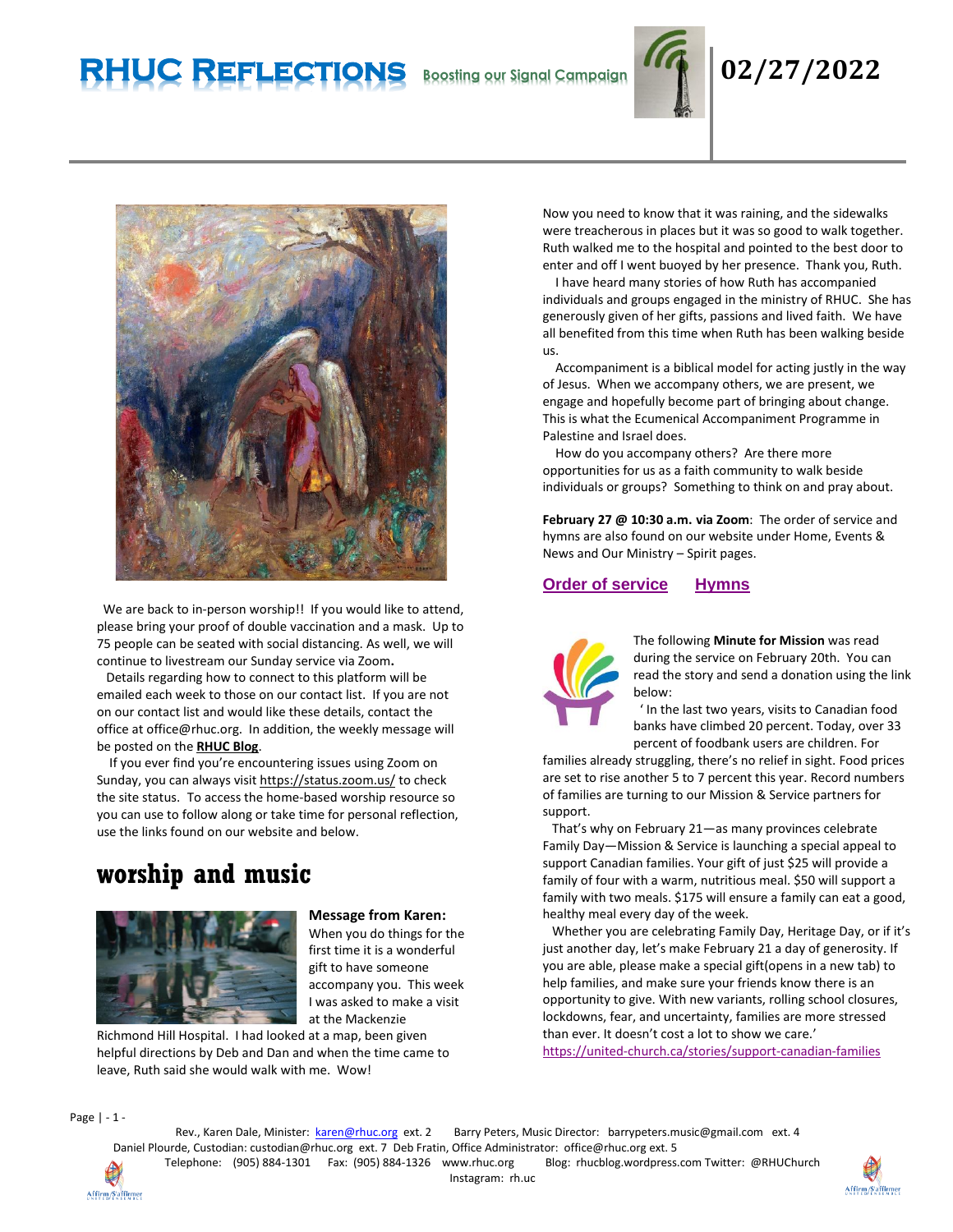

## **RHUC Reflections Boosting our Signal Campaign 02/27/2022**



**Sunday offering:** We appreciate those who use Pre-Authorized Remittance (PAR). For those not on PAR, please consider making sure you get your

weekly envelope money in (mailed in or mail slot on Centre. St. door), e-transfer t[o office@rhuc.org,](mailto:office@rhuc.org) Canada Helps, [http://www.rhuc.org/donate.html,](http://www.rhuc.org/donate.html) or cheques to the Church, 10201 Yonge St., Richmond Hill, L4C 3B2.

## **programs for all**

**H.A.I.R.:** HAIR (Heretics, Agnostics, Infidels and Other Riffraff), meets every Monday from 7:00 – 8:15 pm. **We will continue to meet online, via Zoom, until further notice.** These discussions are open to anyone interested, and new members are always welcome. For further information, or to get the zoom link for our next meeting, please contact David Leyton-Brown at [dlbrown@yorku.ca](mailto:dlbrown@yorku.ca)

**Shalom Seekers:** Please join us on **Monday, February 28th at 10 a.m. on Zoom** for a discussion of a **Tapestry** interview. **Tapestry**  is a CBC Radio One show devoted to the topic of spirituality and religion. The link for the interview will be sent out on Friday and the link for the Zoom meeting will be e-mailed on Sunday evening. New members are always welcome to join the group. It is a wonderful way to start your week -- in lively discussions about faith, social justice issues, theology, etc. For more information, please contact Sandra Loughton, Facilitator.

### **RHUC Book Club**: We will be meeting again on **Wednesday, March 30th at 4 p.m. on Zoom** to discuss the novel THE READING LIST by Sara Nisha Adams.

 **The Reading List** is "an unforgettable and heartwarming debut about how a chance encounter with a list of library books helps forge an unlikely friendship between two very different people in a London suburb. The author lives in London and was born in Hertfordshire to Indian and English parents. Her debut novel is partly inspired by her grandfather, who lived in Wembley, and immediately found a connection with his granddaughter through books." The setting of the book is contemporary as opposed to historical.

 Please contact Sandra Loughton, Facilitator, for more information about the group. No previous book club experience is necessary. New members are always welcome to join us.

## **church news**

**Congregational Update:** Friends - it is the time of year when we moving towards our **Annual Meeting** which is going to be held after worship on **Sunday April 3rd** rather than March 6th. In preparation we will be putting our Annual Report together and also undertaking our nominations process for leadership positions. We welcomed Rev. Karen Dale on Feb 14th who will have a two week overlap with Rev, Ruth Noble as we transition to a new pastoral relationship.

 Over the past few weeks during our Sunday worship, Ruth has focused on abundance and stewardship. We have been invited to think about our gifts and responding with deep gratitude financially, but also with our time and talents.

 There are many ways to be involved in the life and mission of this congregation. Involvement creates opportunity for building community, learning, service to the life of our community, our neigbourhood and the wider world and ways to deepen our faith. Over the next few weeks, we will be doing a deeper dive into some of those opportunities to give you a chance to reflect on what is happening and how you might engage in new ways! Thank you everyone for all the ways that you make RHUC awesome! *Jane Wedlock, Board Chair*

### **In 2013**, RHUC became an **Affirming Congregation and joined Affirm United.** Many may think the Vision Statement, that was approved by the Congregation then, refers to our 2SLGBTQ+ Community



but I want you to read the Vision Statement now and NOTE that it refers to race, gender, and all people in addition and does not put gender orientation in any special spot. We need to honour all in our Congregation as we continue to share with each other.

### Affirming Ministry Vision

We are proud to declare that Richmond Hill United Church is an affirming ministry, celebrating diversity and committed to the inclusion of, and justice for, all people, regardless of race, culture, sexual orientation, gender identity, age, ability, economic circumstance, or any other difference that has led to exclusion, marginalization, or oppression within the church or society. In response to God's deep and caring love, as expressed in the teachings of Jesus, we strive to offer that love to others.

*DJ McCready, Forum facilitator for Leadership and Congregational Development*

Page | - 2 -

Affirm/Saffirmer

Rev., Karen Dale, Minister: [karen@rhuc.org](mailto:karen@rhuc.org) ext. 2 Barry Peters, Music Director: barrypeters.music@gmail.com ext. 4 Daniel Plourde, Custodian: [custodian@rhuc.org](mailto:custodian@rhuc.org) ext. 7 Deb Fratin, Office Administrator: [office@rhuc.org](mailto:office@rhuc.org) ext. 5 Telephone: (905) 884-1301 Fax: (905) 884-1326 [www.rhuc.org](http://www.rhuc.org/) Blog: rhucblog.wordpress.com Twitter: @RHUChurch Instagram: rh.uc